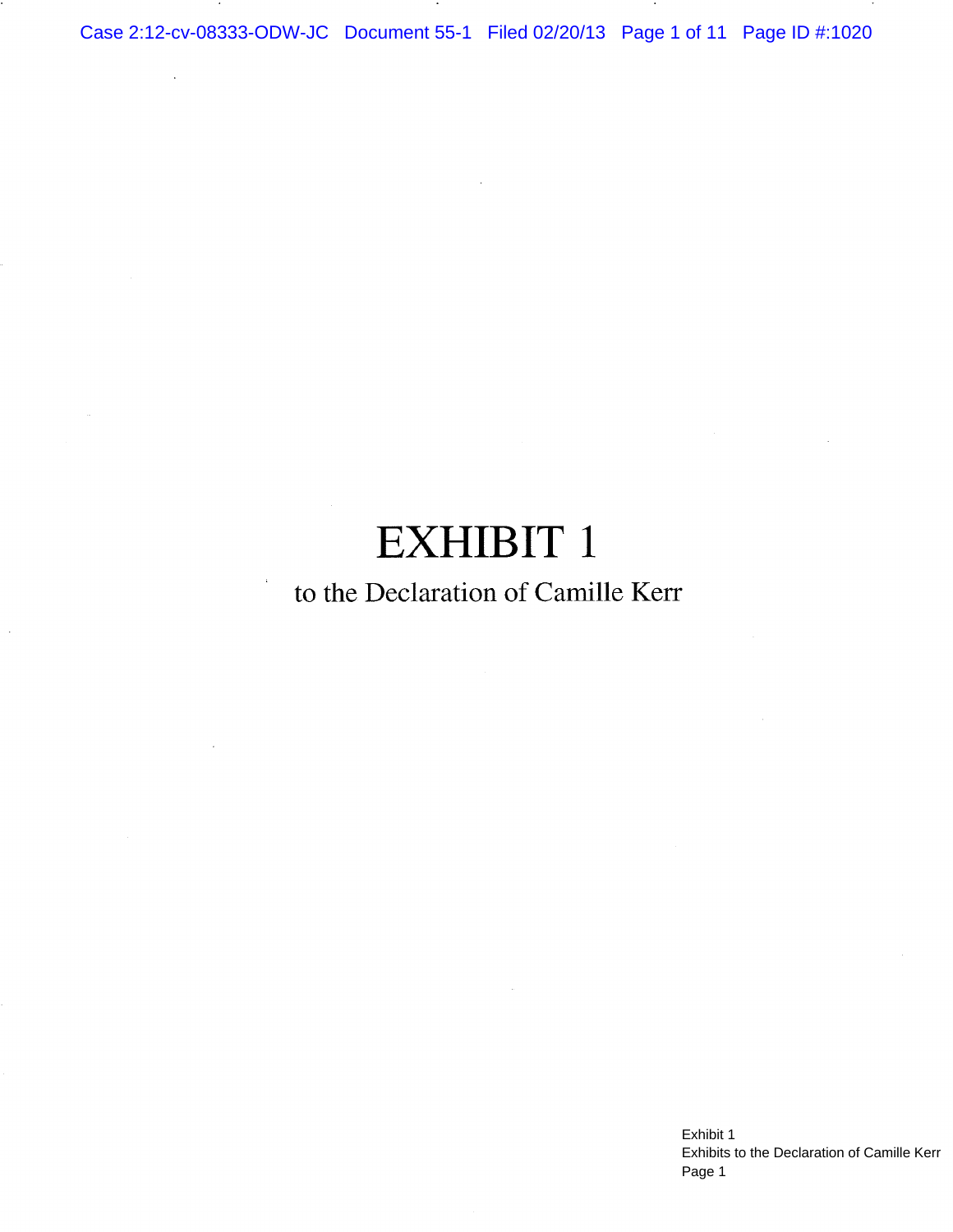## Kerr, Camille

| From:               | Angela Van Den Hemel <akvandenhemel@wefightpiracy.com></akvandenhemel@wefightpiracy.com> |
|---------------------|------------------------------------------------------------------------------------------|
| Sent:               | Thursday, November 01, 2012 3:34 PM                                                      |
| To:                 | -Kerr. Camille                                                                           |
| Subject:            | Subpoena Response Question: AF Holdings LLC v. John Doe; 2:12-cv-05725-JFW-JEM           |
| <b>Attachments:</b> | _At&t Subpoena Packet ~ 5725.pdf; Signed - POS.pdf                                       |

Good Afternoon, Camille:

When you have second, could you update me on the above-mentioned case? The subpoena was issued in early July.

Thank you,

Angela

Angela Van Den Hemel

Prenda Law Inc. 161 N Clark Street, Suite 3200 Chicago, IL 60601 P: 312-344-3207 www.wefightpiracy.com

NOTICE: THIS EMAIL IS INTENDED TO BE PART OF A SETTLEMENT NEGOTIATION AND IS NOT ADMISSIBLE UNDER FRE RULE 408.

This email and any attachments may contain confidential and privileged information. If you are not the intended recipient, please notify the sender immediately by return email, delete this email and destroy any copies. Any dissemination or use of this information by a person other than the intended recipient is unauthorized and may be illegal.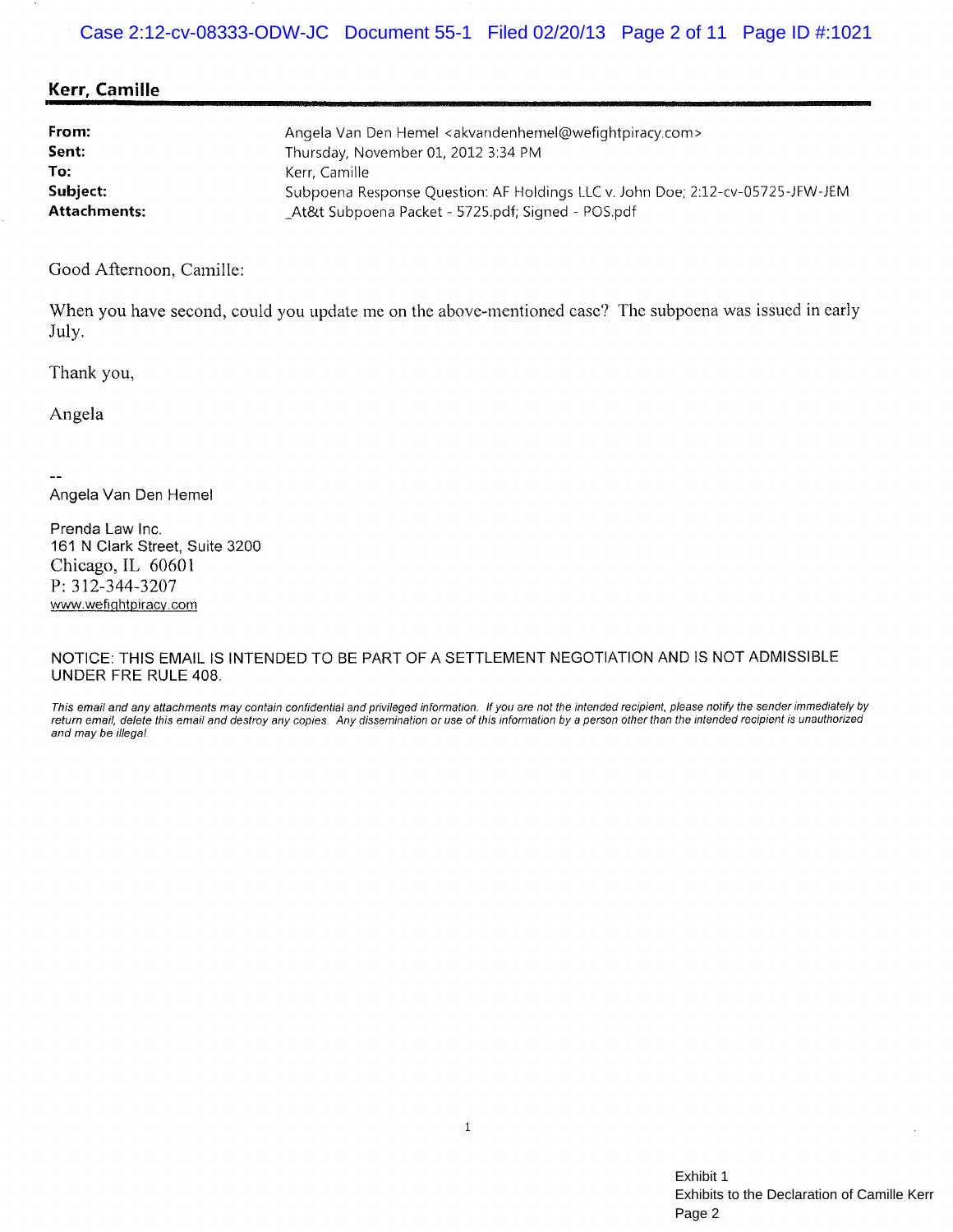

July 12, 2012

#### **Via Hand Delivery**

#### $Re:$ AF Holdings LLC v. John Doe 2:12-cv-05725-JFW-JEM

Dear Custodian of Records:

Enclosed, please find a subpoena and attachment issued in the above-referenced matter, which is currently pending in the United States District Court for the Central District of California. Specifically, our client is requesting identifying information with respect to subscriber(s) who were associated with IP addresses controlled by your organization at a given date and time. In our subpoena, we have included the IP address, Time, and Time Zone in our search requests.

We regularly receive requests from Internet Service Providers for electronic copies of the enclosed documents, which we are pleased to fulfill. To receive these documents please e-mail your request to our office at the following e-mail address:

#### $subpoena@wefightpiracy.com$

If you have any other questions or concerns regarding this request please direct them to the above e-mail address or feel free to call our offices directly at (415) 325-5900. We will do everything in our power to minimize the burden imposed on your organization associated with our request.

Sincerely,

Prenda Law Inc. Subpoena Team

Fax: 312.893.5677

161 N Clark St., Suite 3200, Chicago, IL 60601

Tel: 312.880.9160

www.wefightpiracy.com

Exhibit 1 Exhibits to the Declaration of Camille Kerr Page 3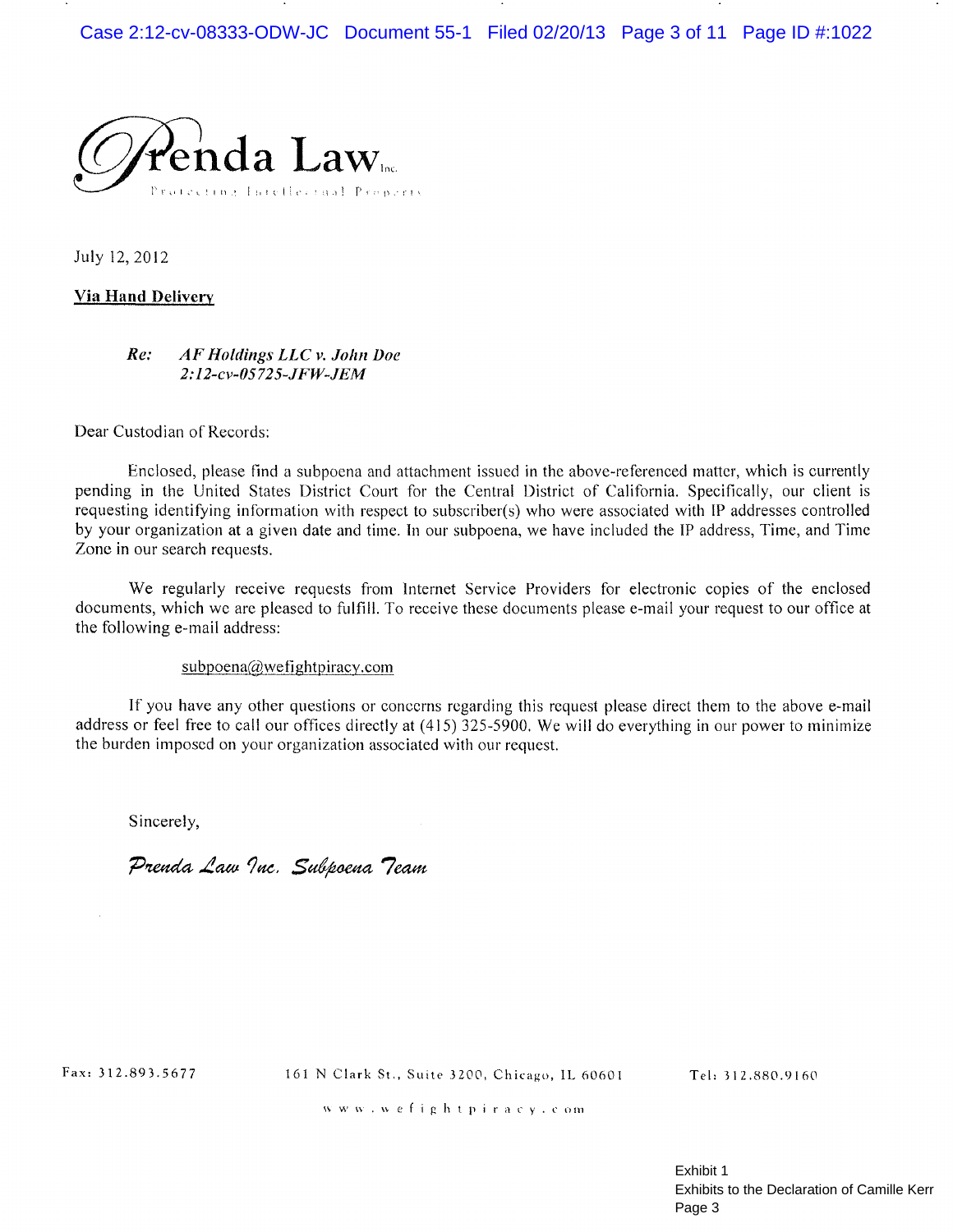|                                                                                |                                                                                                                                                                                                     | Case 2:12-cv-08333-ODW-JC Document 55-1 Filed 02/20/13 Page 4 of 11 Page ID #:1023                                                                                                                                                                                                                                                                                                                                                                                                                                                                                                                                                                                                            |  |
|--------------------------------------------------------------------------------|-----------------------------------------------------------------------------------------------------------------------------------------------------------------------------------------------------|-----------------------------------------------------------------------------------------------------------------------------------------------------------------------------------------------------------------------------------------------------------------------------------------------------------------------------------------------------------------------------------------------------------------------------------------------------------------------------------------------------------------------------------------------------------------------------------------------------------------------------------------------------------------------------------------------|--|
|                                                                                |                                                                                                                                                                                                     | Cage 2:12-cv-05725-JFW-JEM Document 7 Filed 07/11/12 Page 1 of 3 Page ID #:97                                                                                                                                                                                                                                                                                                                                                                                                                                                                                                                                                                                                                 |  |
| 1<br>2<br>3<br>4<br>5<br>6<br>7<br>8<br>9                                      | Brett L. Gibbs, Esq. (SBN 251000)<br>Of Counsel to Prenda Law Inc.<br>38 Miller Avenue, #263<br>Mill Valley, CA 94941<br>415-325-5900<br>blgibbs@wefightpiracy.com<br><b>Attorney for Plaintiff</b> | IN THE UNITED STATES DISTRICT COURT FOR THE<br>CENTRAL DISTRICT OF CALIFORNIA                                                                                                                                                                                                                                                                                                                                                                                                                                                                                                                                                                                                                 |  |
| 10<br>11<br>12<br>13<br>14<br>15                                               | AF HOLDINGS LLC,<br>Plaintiff,<br>V.<br>JOHN DOE,<br>Defendant.                                                                                                                                     | Case No. 2:12-cv-05725-JFW-JEM<br><b>[PROPOSED] ORDER GRANTING</b><br>AINTIFF'S EX PARTE<br><b>APPLICATION FOR LEAVE TO</b><br>TAKE EXPEDITED DISCOVERY                                                                                                                                                                                                                                                                                                                                                                                                                                                                                                                                       |  |
| 16<br>17<br>$1\,8$<br>19<br>20<br>21<br>22<br>23<br>24<br>25<br>26<br>27<br>28 | GRANTED; it is further                                                                                                                                                                              | <b>ORDER GRANTING PLAINTIFF'S EX PARTE APPLICATION FOR LEAVE</b><br><b>TO TAKE EXPEDITED DISCOVERY</b><br>The Court has reviewed the Complaint with attached Exhibits, Plaintiff's Ex<br>Parte Application for Leave to Take Expedited Discovery and all the papers filed in<br>connection with the motion, and relevant case law. Accordingly, it is hereby<br>ORDERED that Plaintiff's <i>Ex Parte</i> Application for Leave to Take Discovery is<br>ORDERED that Plaintiff may immediately serve Rule 45 subpoena(s) to<br>identify John Doe associated with Internet Protocol ("IP") address listed in the<br>Complaint, limited to the following categories of entities and information: |  |
|                                                                                |                                                                                                                                                                                                     |                                                                                                                                                                                                                                                                                                                                                                                                                                                                                                                                                                                                                                                                                               |  |

 $\cdot$ 

 $\sim$ 

 $\sim$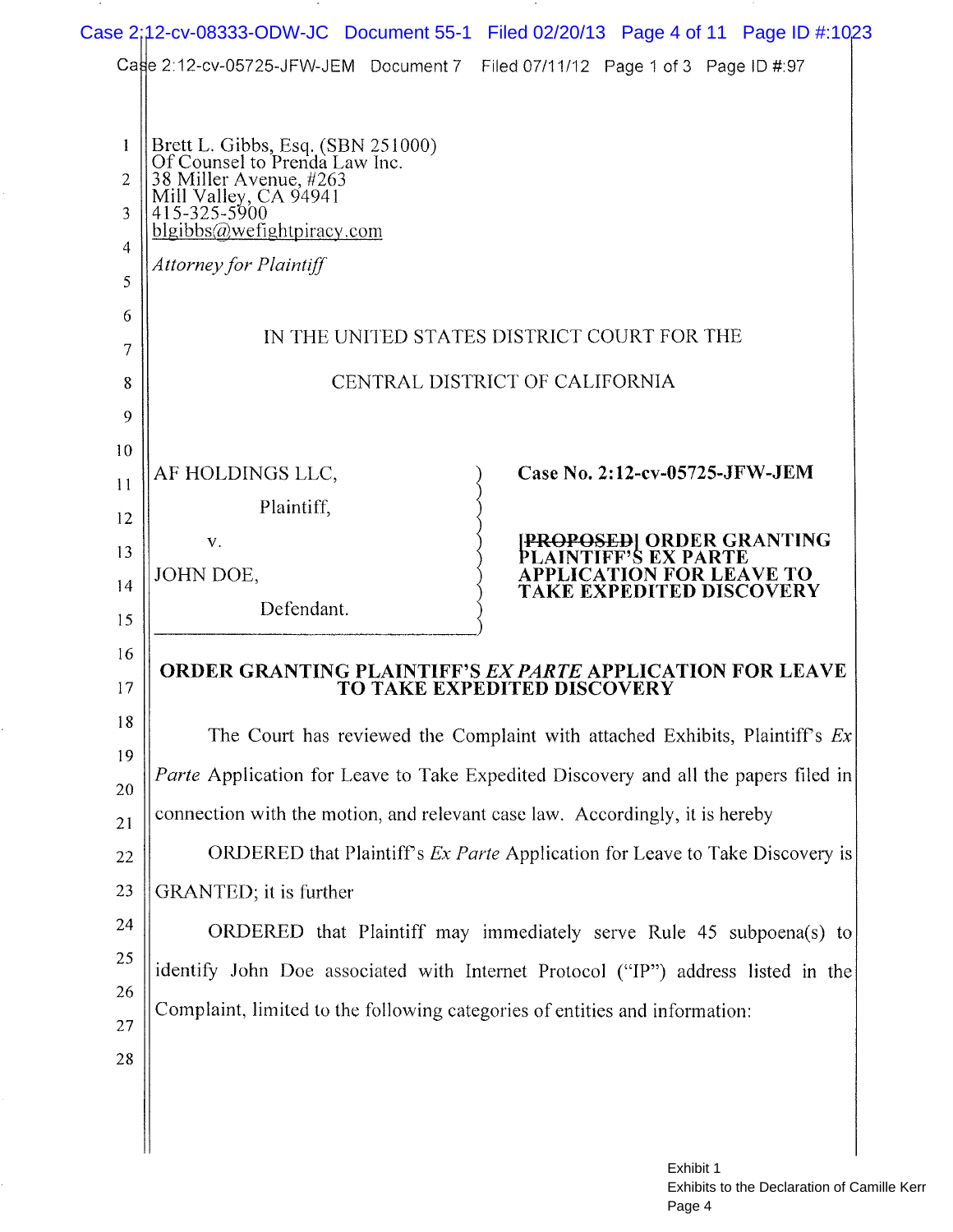From Internet Service Provider (ISP) identified in Plaintiff's Ex Parte Application for Leave to Take Expedited Discovery and any other entity identified as a provider of Internet services to John Doe in response to a subpoena or as a result of ongoing BitTorrent activity monitoring: information sufficient to identify John Doe associated with IP address listed in the Complaint, including name, current (and permanent) address, telephone number, e-mail address, and Media Access Control address; it is further

ORDERED any information disclosed to the Plaintiff in response to a Rule 45 subpoena may be used by the Plaintiff solely for the purpose of protecting Plaintiff's rights as set forth in its Complaint; it is further

ORDERED that Plaintiff and any entity which receives a subpoena shall confer,  $14$ 15 if necessary, with respect to the issue of payment for the information requested in the 16 subpoena or for resolution of IP addresses which are not controlled by such entity,  $17$ duplicate IP addresses that resolve to the same individual, other IP addresses that do 18 not provide the name and other information requested of a unique individual, or for 19 the entity's internal costs to notify its customers, it is further 20

ORDERED that any entity which receives a subpoena and elects to charge for 21 22 the costs of production shall provide a billing summary and any cost reports that serve 23 as a basis for such

billing summary and any costs claimed by such entity; it is further

25 ORDERED that Plaintiff shall serve a copy of this Order along with any 26 subpoenas issued pursuant to this Order; it is further 27

28

24

 $\mathbf{l}$ 

 $\overline{2}$ 

3

 $\overline{4}$ 

5

6

7

8

9

 $10$ 

 $11$ 

12

13

 $\overline{c}$ [PROPOSED] ORDER GRANTING APPLICATION FOR EXPEDITED DISCOVERY No. 2:12-cv-05725-JFW-JEM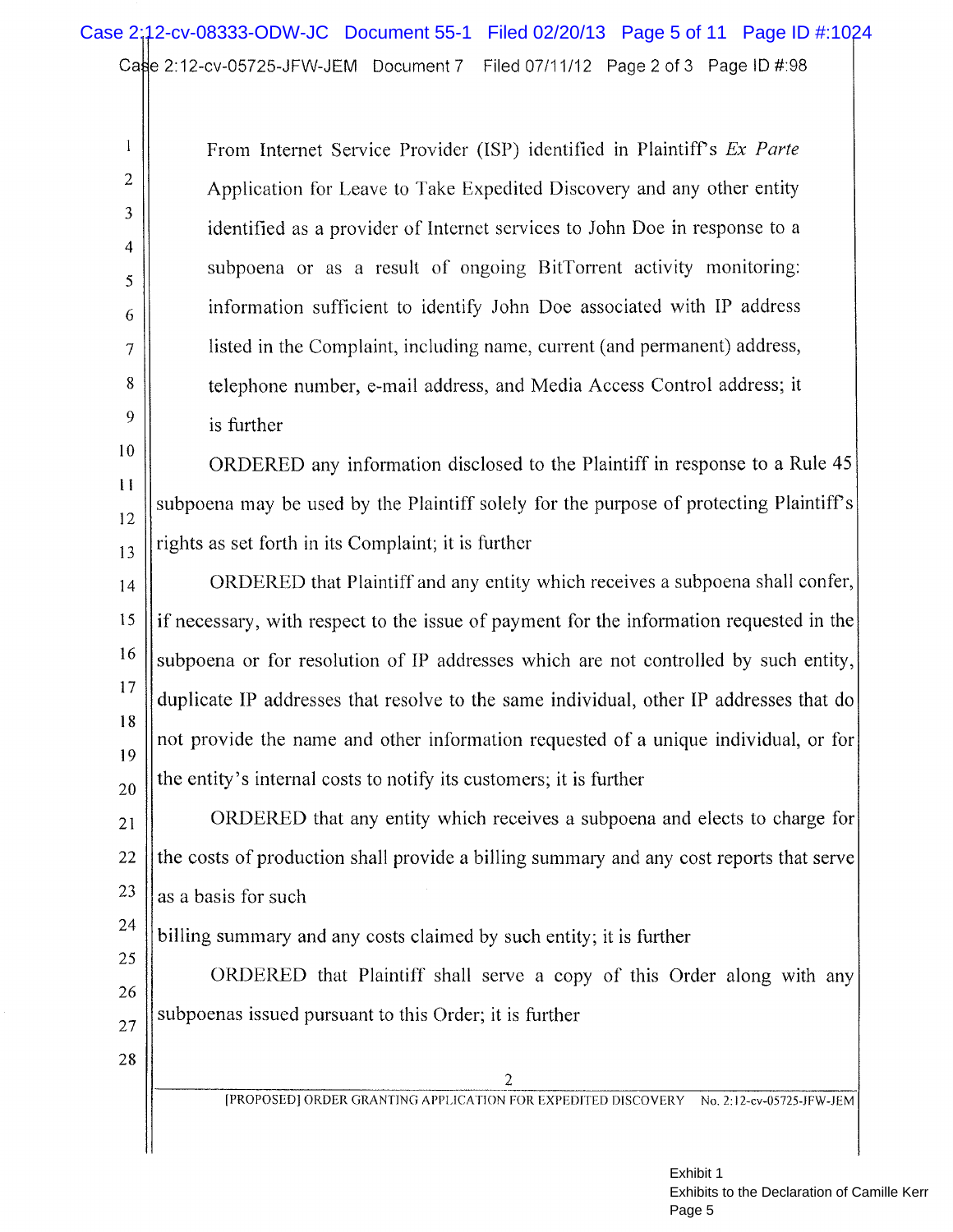# Case 2:12-cv-08333-ODW-JC Document 55-1 Filed 02/20/13 Page 6 of 11 Page ID #:1025Case 2:12-cv-05725-JFW-JEM Document 7 Filed 07/11/12 Page 3 of 3 Page ID #:99

ORDERED that if any entity subpoenaed pursuant to this Order wishes to move  $\mathbf{1}$  $\overline{2}$ to quash the subpoena, it must do so before the return date of the subpoena, which 3 shall be 30 days from the date of service;  $\overline{4}$ Finally, it is ORDERED that the subpoenaed entity shall preserve any 5 subpoenaed information pending the resolution of any timely-filed motion to quash; 6  $\sqrt{ }$ 8 9 DATED: July 11, 2012 Shm C. *WRSPCFTILO*<br>|ited States Magistrate Judge  $10$  $11$ 12 13 14 15 16 17 18 19 20 21 22 23 24 25 26 27 28 3 [PROPOSED] ORDER GRANTING APPLICATION FOR EXPEDITED DISCOVERY No. 2:12-cv-05725-JFW-JEM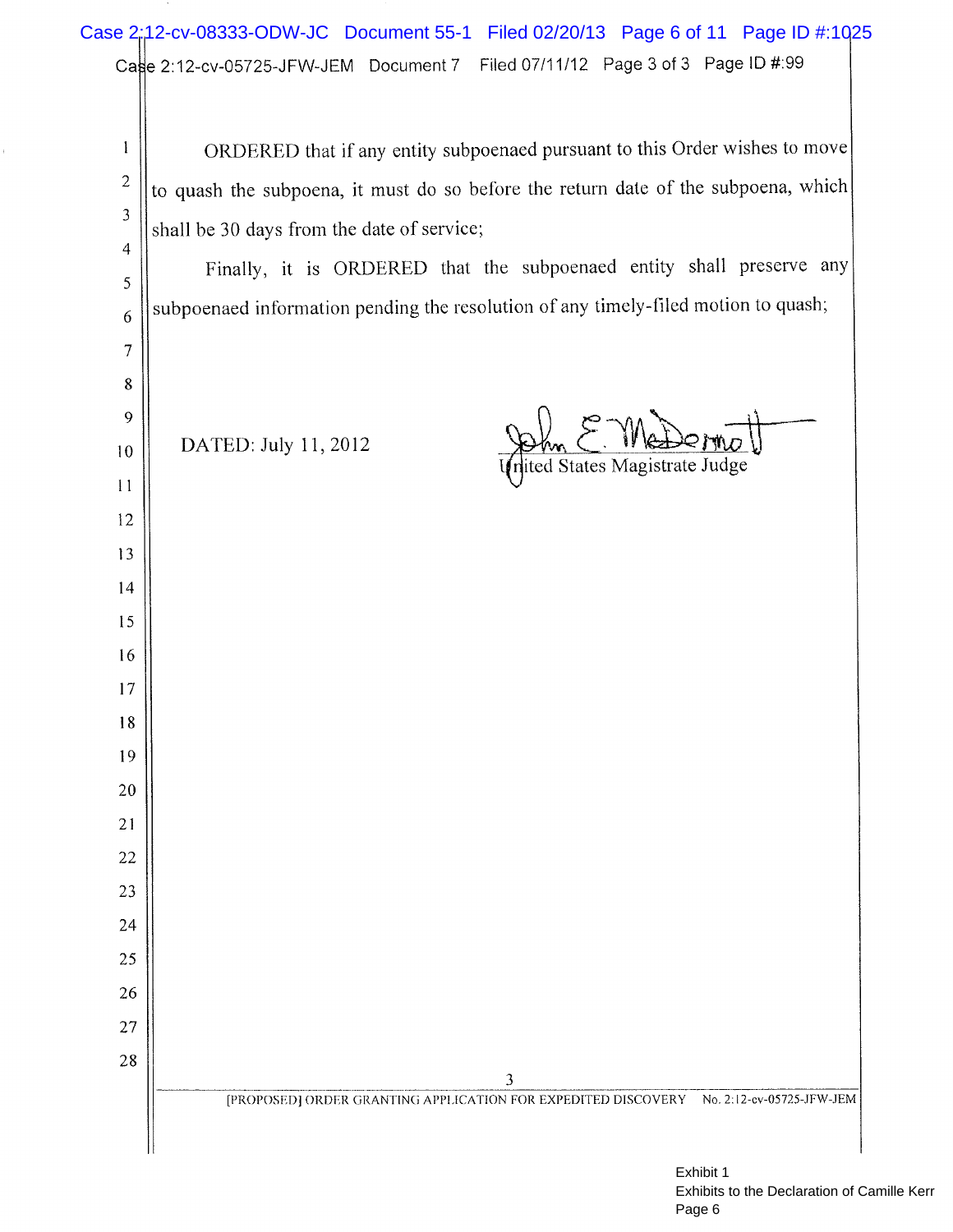AO 88B (Rev. 06/09) Subpocna to Produce Documents, Information, or Objects or to Permit Inspection of Premises in a Civil Action

# **UNITED STATES DISTRICT COURT**

for the

Northern District of Illinois

AF HOLDINGS LLC

 $\bar{V}$ . **JOHN DOE** 

Defendant

Plaintiff

Civil Action No. 2:12-cv-05725-JFW-JEM

 $\lambda$ 

(If the action is pending in another district, state where: Central District of California

#### SUBPOENA TO PRODUCE DOCUMENTS, INFORMATION, OR OBJECTS OR TO PERMIT INSPECTION OF PREMISES IN A CIVIL ACTION

To: Subpoena Compliance/Custodian of Records: SBC Internet Services, Inc. d/b/a AT&T Internet Services c/o C T Corporation System; 208 S. LaSalle St. Ste. 814, Chicago, IL 60604-1101.

*Production:* YOU ARE COMMANDED to produce at the time, date, and place set forth below the following documents, electronically stored information, or objects, and permit their inspection, copying, testing, or sampling of the material: In accordance with the conditions in the attached order, provide the name, current (and permanent) addresses, telephone numbers, e-mail addresses and Media Access Control addresses of all persons whose IP addresses are listed in the attached spreadsheet. We will be pleased to provide data to you in the most

effective format if you let us know what your preferred format is.

| Place: Prenda Law Inc.     | 1.122<br>Date and Time: |
|----------------------------|-------------------------|
| 161 N Clark St. Suite 3200 | 08/15/2012 10:00 am     |
| Chicago, IL 60601          |                         |

 $\Box$  Inspection of Premises: YOU ARE COMMANDED to permit entry onto the designated premises, land, or other property possessed or controlled by you at the time, date, and location set forth below, so that the requesting party may inspect, measure, survey, photograph, test, or sample the property or any designated object or operation on it.

| <b>CALL &amp; A DOWN II . CONTINUES MANAGER</b><br>------<br>Place:                                            | Date and Time: |
|----------------------------------------------------------------------------------------------------------------|----------------|
|                                                                                                                |                |
| , ж. указаны кардардардар тарап аштардарда аталатын каналык аштаган аштаган калып карап алган тарап караштарда |                |

The provisions of Fed. R. Civ. P. 45(c), relating to your protection as a person subject to a subpoena, and Rule 45 (d) and (e), relating to your duty to respond to this subpoena and the potential consequences of not doing so, are attached.

Date: 07/12/2012

**CLERK OF COURT** 

**OR** 

Fel A. Hift

Attorney's signature

The name, address, e-mail, and telephone number of the attorney representing (name of party) AF Holdings, LLC

Signature of Clerk or Deputy Clerk

, who issues or requests this subpoena, are:

Paul Duffy, Prenda Law, Inc.; 161 N. Clark St. Suite 3200, Chicago IL 60601; paduffy@wefightpiracy.com; (415) 325-5900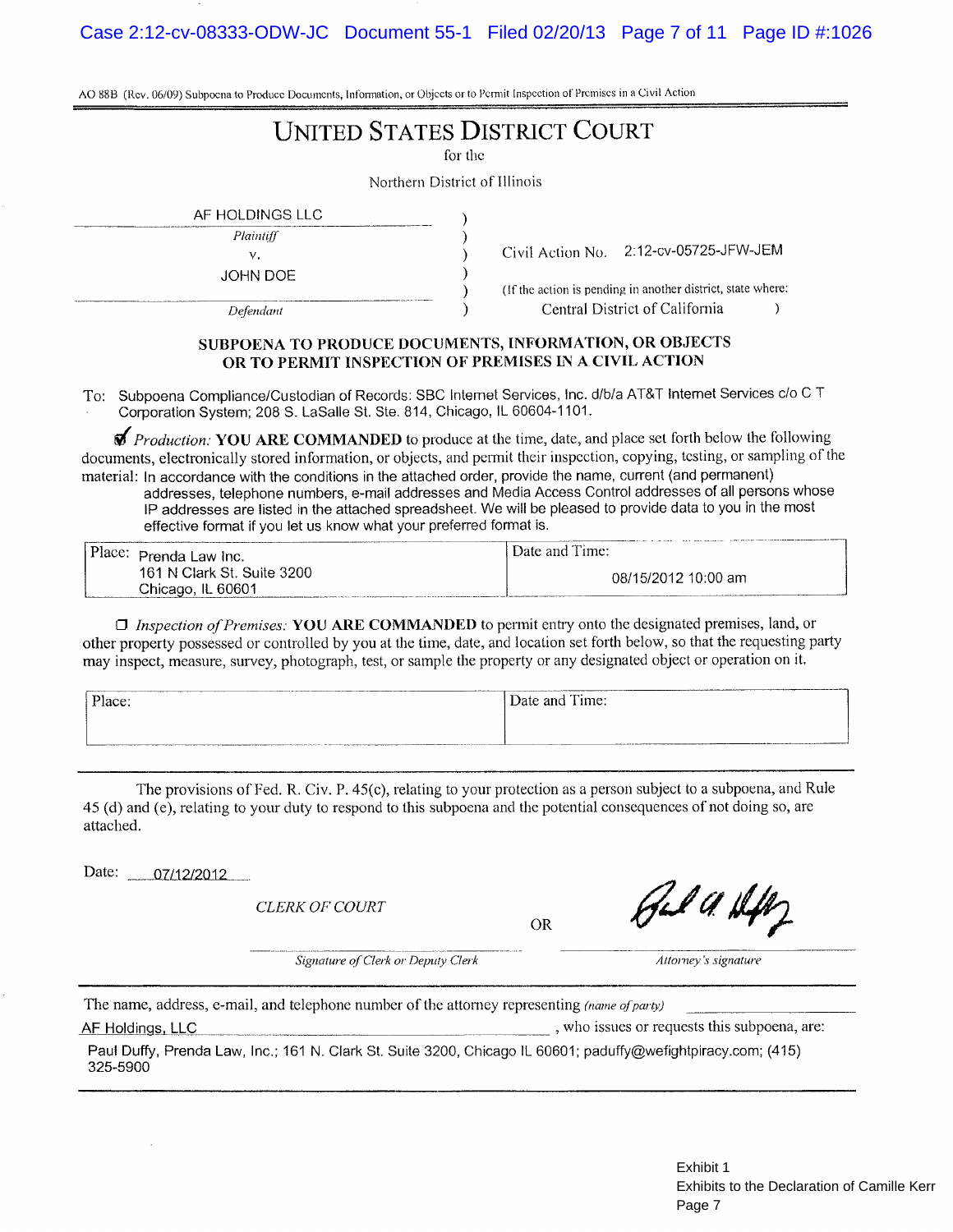Case 2:12-cv-08333-ODW-JC Document 55-1 Filed 02/20/13 Page 8 of 11 Page ID #:1027

 $\blacksquare$ 

#### SUBPOENA ATTACHMENT

The times listed below are in Coordinated Universal Time (UTC)

| <b>IIP Address</b> | [Date/Time (UTC)     |
|--------------------|----------------------|
| 175.38.25.176      | 12012-03-27 17:38:08 |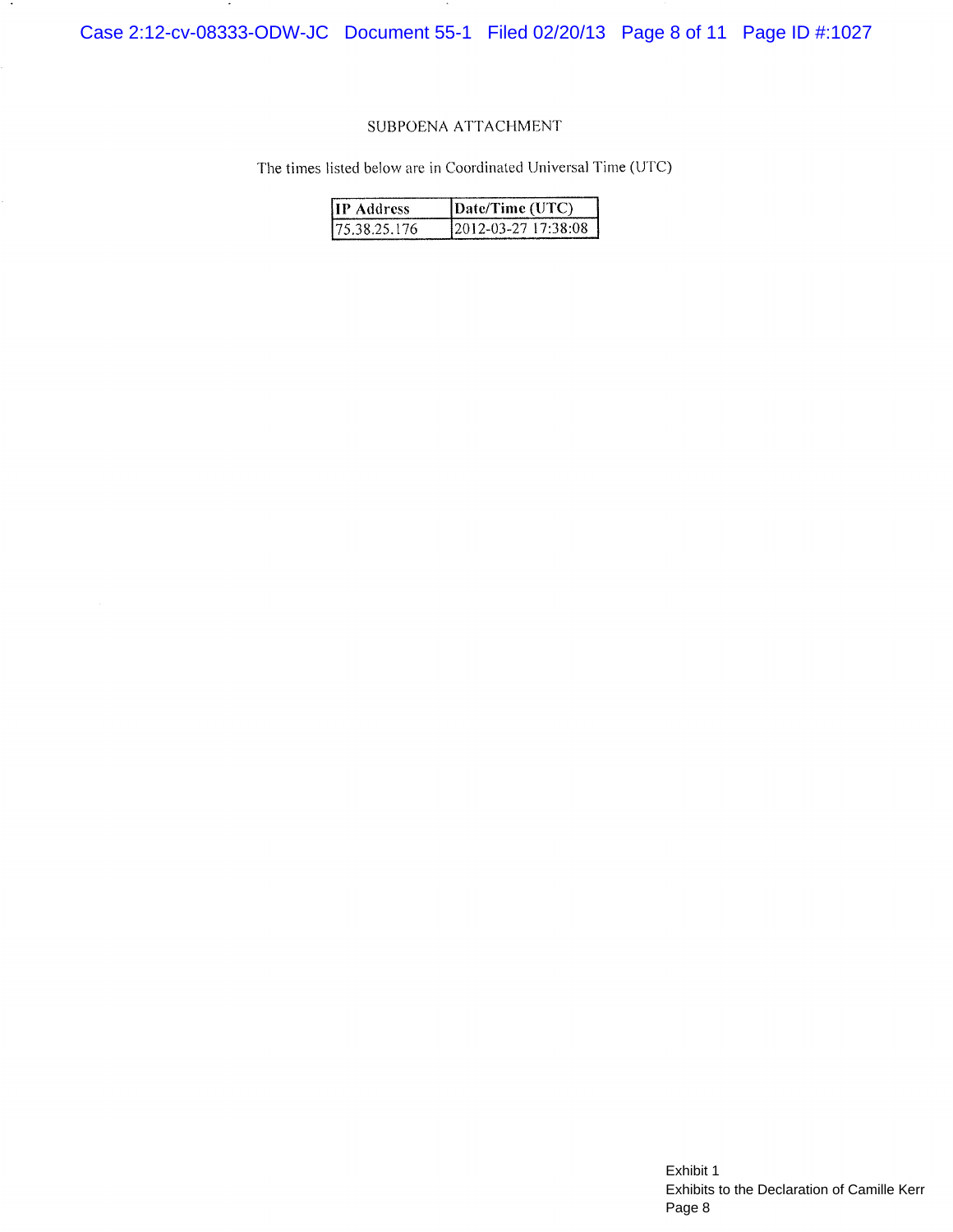AO 88B (Rev. 06/09) Subpoena to Produce Documents, Information, or Objects or to Permit Inspection of Premises in a Civil Action(Page 3)

#### Federal Rule of Civil Procedure 45 (c), (d), and (e) (Effective 12/1/07)

#### (c) Protecting a Person Subject to a Subpoena.

(1) Avoiding Undue Burden or Expense; Sanctions. A party or attorney responsible for issuing and serving a subpoena must take reasonable steps to avoid imposing undue burden or expense on a person subject to the subpoena. The issuing court must enforce this duty and impose an appropriate sanction — which may include lost earnings and reasonable attorney's fees - on a party or attorney who fails to comply.

#### (2) Command to Produce Materials or Permit Inspection.

(A) Appearance Not Required. A person commanded to produce documents, electronically stored information, or tangible things, or to permit the inspection of premises, need not appear in person at the place of production or inspection unless also commanded to appear for a deposition, hearing, or trial.

(B) Objections. A person commanded to produce documents or tangible things or to permit inspection may serve on the party or attorney designated in the subpoena a written objection to inspecting, copying, testing or sampling any or all of the materials or to inspecting the premises — or to producing electronically stored information in the form or forms requested. The objection must be served before the earlier of the time specified for compliance or 14 days after the subpoena is served. If an objection is made, the following rules apply:

(i) At any time, on notice to the commanded person, the serving party may move the issuing court for an order compelling production or inspection.

(ii) These acts may be required only as directed in the order, and the order must protect a person who is neither a party nor a party's officer from significant expense resulting from compliance.

(3) Quashing or Modifying a Subpoena.

(A) When Required. On timely motion, the issuing court must quash or modify a subpoena that:

(i) fails to allow a reasonable time to comply;

(ii) requires a person who is neither a party nor a party's officer to travel more than 100 miles from where that person resides, is employed, or regularly transacts business in person - except that, subject to Rule  $45(c)(3)(B(iii))$ , the person may be commanded to attend a trial by traveling from any such place within the state where the trial is held;

(iii) requires disclosure of privileged or other protected matter, if no exception or waiver applies; or

(iv) subjects a person to undue burden.

(B) When Permitted. To protect a person subject to or affected by a subpoena, the issuing court may, on motion, quash or modify the subpoena if it requires:

(i) disclosing a trade secret or other confidential research, development, or commercial information;

(ii) disclosing an unretained expert's opinion or information that does not describe specific occurrences in dispute and results from the expert's study that was not requested by a party; or

(iii) a person who is neither a party nor a party's officer to incur substantial expense to travel more than 100 miles to attend trial.

(C) Specifying Conditions as an Alternative. In the circumstances described in Rule  $45(c)(3)(B)$ , the court may, instead of quashing or modifying a subpoena, order appearance or production under specified conditions if the serving party:

(i) shows a substantial need for the testimony or material that cannot be otherwise met without undue hardship; and

(ii) ensures that the subpoenaed person will be reasonably compensated.

#### (d) Duties in Responding to a Subpoena.

(1) Producing Documents or Electronically Stored Information. These procedures apply to producing documents or electronically stored information:

(A) Documents. A person responding to a subpoena to produce documents must produce them as they are kept in the ordinary course of business or must organize and label them to correspond to the categories in the demand.

(B) Form for Producing Electronically Stored Information Not Specified. If a subpoena does not specify a form for producing electronically stored information, the person responding must produce it in a form or forms in which it is ordinarily maintained or in a reasonably usable form or forms.

(C) Electronically Stored Information Produced in Only One Form. The person responding need not produce the same electronically stored information in more than one form.

(D) Inaccessible Electronically Stored Information. The person responding need not provide discovery of electronically stored information from sources that the person identifies as not reasonably accessible because of undue burden or cost. On motion to compel discovery or for a protective order, the person responding must show that the information is not reasonably accessible because of undue burden or cost. If that showing is made, the court may nonetheless order discovery from such sources if the requesting party shows good cause, considering the limitations of Rule  $26(b)(2)(C)$ . The court may specify conditions for the discovery.

#### (2) Claiming Privilege or Protection.

(A) Information Withheld. A person withholding subpoenaed information under a claim that it is privileged or subject to protection as trial-preparation material must:

(i) expressly make the claim; and

(ii) describe the nature of the withheld documents, communications, or tangible things in a manner that, without revealing information itself privileged or protected, will enable the parties to assess the claim.

(B) Information Produced. If information produced in response to a subpoena is subject to a claim of privilege or of protection as trialpreparation material, the person making the claim may notify any party that received the information of the claim and the basis for it. After being notified, a party must promptly return, sequester, or destroy the specified information and any copies it has; must not use or disclose the information until the claim is resolved; must take reasonable steps to retrieve the information if the party disclosed it before being notified; and may promptly present the information to the court under seal for a determination of the claim. The person who produced the information must preserve the information until the claim is resolved.

(e) Contempt. The issuing court may hold in contempt a person who, having been served, fails without adequate excuse to obey the subpoena. A nonparty's failure to obey must be excused if the subpoena purports to require the nonparty to attend or produce at a place outside the limits of Rule  $45(c)(3)(A)(ii)$ .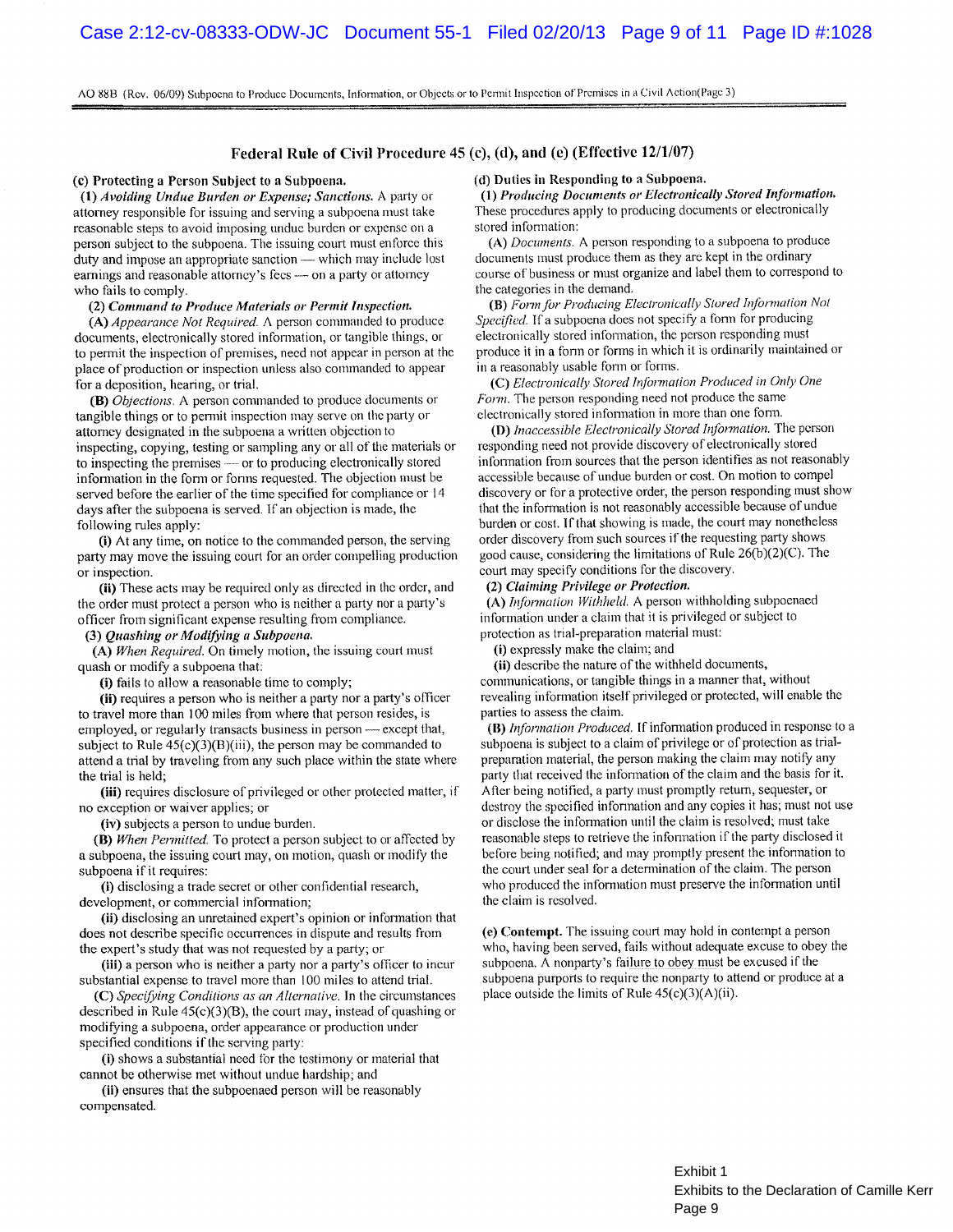## Case 2:12-cv-08333-ODW-JC Document 55-1 Filed 02/20/13 Page 10 of 11 Page ID #:1029

AO 88B (Rev. 06/09) Subpoena to Produce Documents, Information, or Objects or to Permit Inspection of Premises in a Civil Action (Page 2)

Civil Action No. 2:12-cv-05725-JFW-JEM

#### PROOF OF SERVICE

(This section should not be filed with the court unless required by Fed. R. Civ. P. 45.)

This subpoena for (name of individual and title, if any) SBC Internet Services, Inc. d/b/a AT&T Internet Services was received by me on (date) 07/12/2012 .

**f** I served the subpoena by delivering a copy to the named person as follows: CT Corporation System

 $\Box$  I returned the subpoena unexecuted because: 

Unless the subpoena was issued on behalf of the United States, or one of its officers or agents, I have also tendered to the witness fecs for one day's attendance, and the mileage allowed by law, in the amount of  $\mathbb{S}$ 

 $\frac{1}{2}$  for travel and S  $\frac{1}{2}$  for services, for a total of \$  $\frac{0.00}{2}$ . My fees are \$

I declare under penalty of perjury that this information is true.

Date:

Server's signature

 $on (date)$ 

; or

Printed name and title

Server's address

Additional information regarding attempted service, etc: